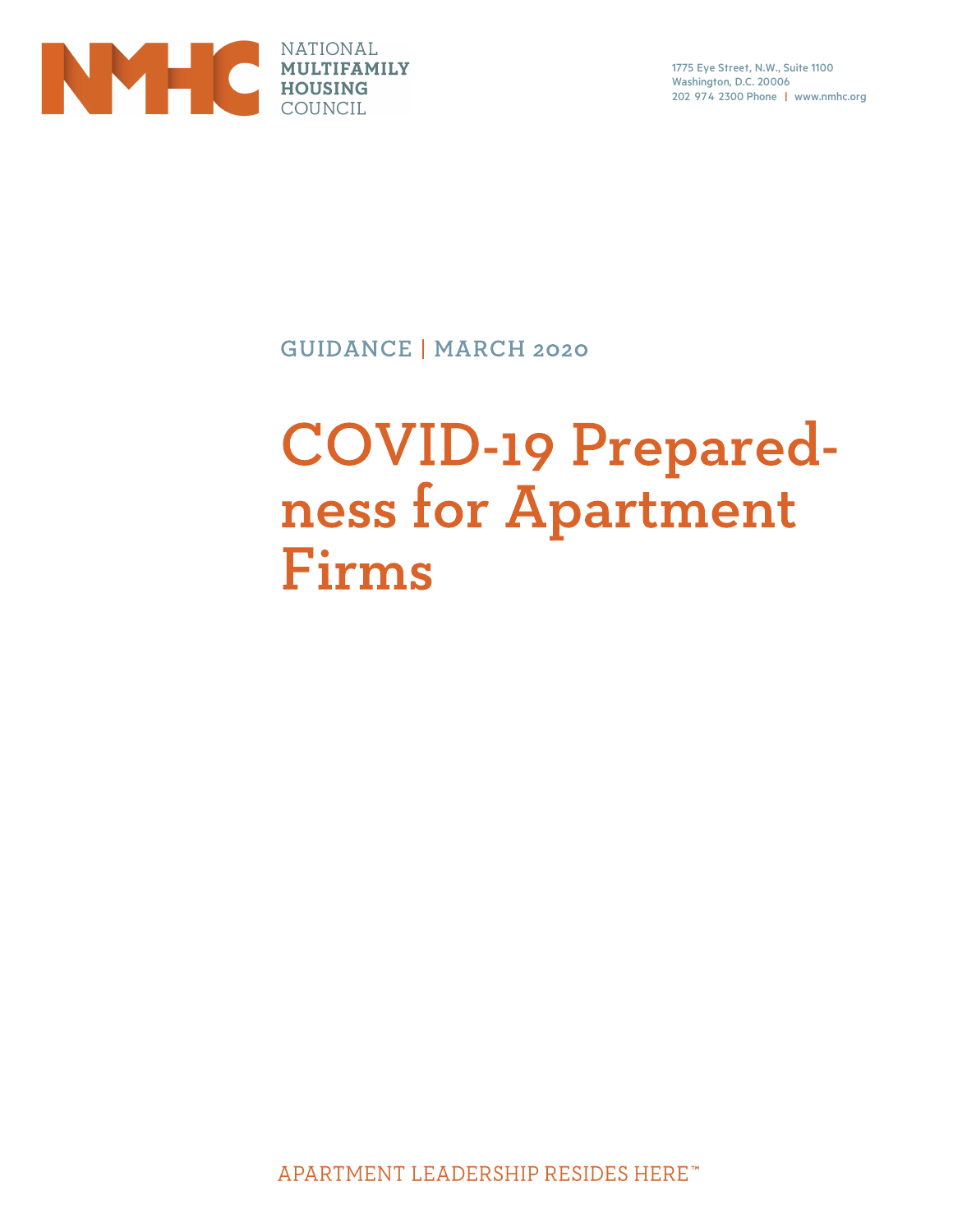### **NYHC**  $O2$

# **Table of Contents**

| Introduction                                                                                 |  |
|----------------------------------------------------------------------------------------------|--|
| Develop an Incident Response Plan for Possible COVID-19 Exposure at Apartment<br>Communities |  |
| Monitor and Communicate with Government Officials                                            |  |
| Employee and Resident Communication is Key in Multifamily Settings                           |  |
| Preventing the Spread of COVID-19 in Multifamily Communities                                 |  |
| A Note on Fitness Centers                                                                    |  |
| Establishing Protocol for Employee Leave, Telework and Travel Policies                       |  |
| Crafting a Plan for Potential Lapse in Services and Supplies                                 |  |
| Understanding Legal Liability and Obligations                                                |  |
| Dealing with the Aftermath                                                                   |  |

© 2020, National Multifamily Housing Council

All rights reserved. The text portions of this work may not be reproduced or transmitted in any form or by any means, electronic or mechanical, including photocopying, recording, or by information storage and retrieval systems, without permission in writing from the publisher. The views expressed are the authors' and do not necessarily represent those of the National Multifamily Housing Council.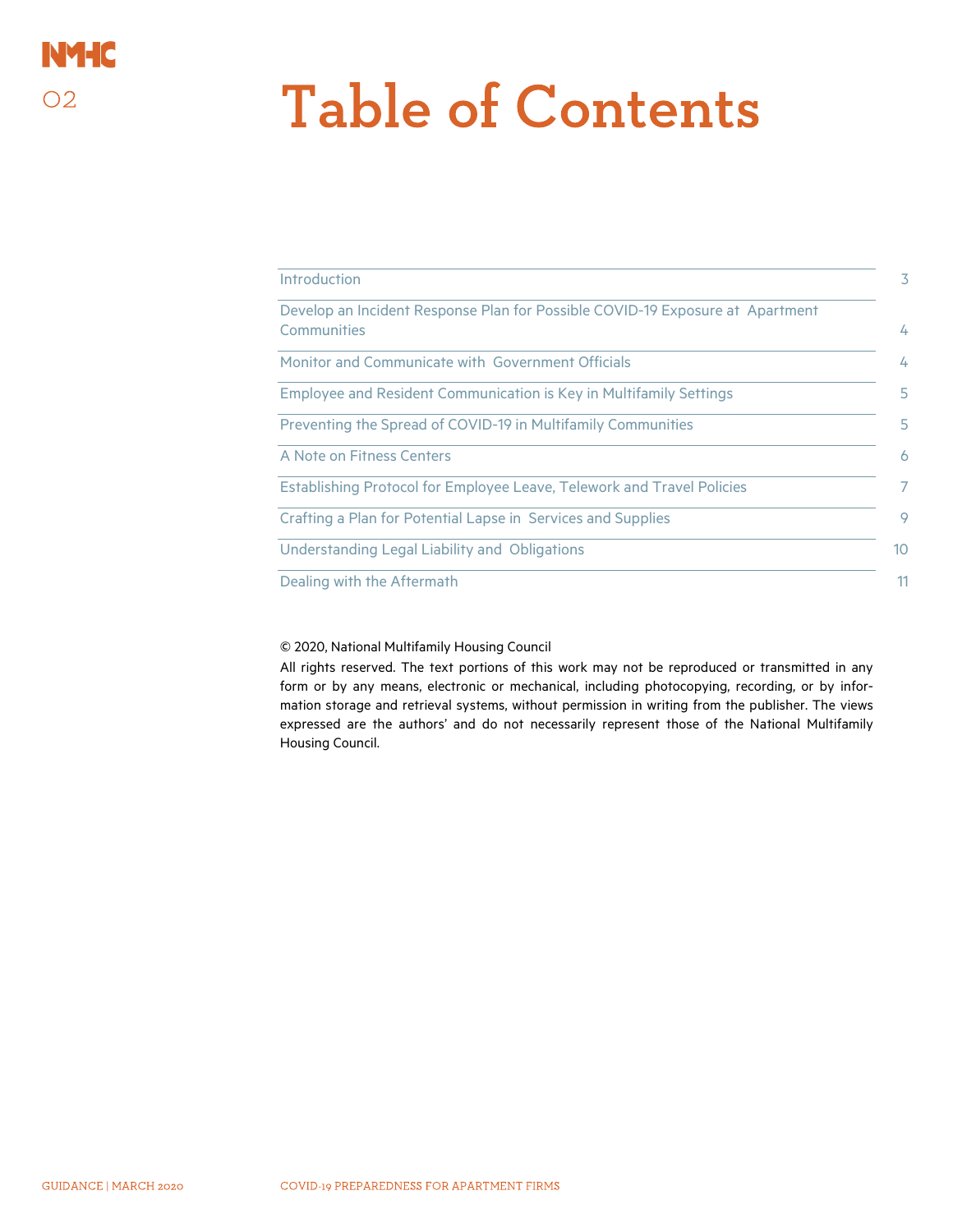## Introduction

The information provided herein is general in nature and is not intended to be legal advice. It is designed to assist our members in understanding this issue area, but it is not intended to address specific circumstances or business situations. For specific legal advice, consult your attorney.

The Center for Disease Control (CDC) is currently monitoring a new outbreak of coronavirus, (COVID-19), which originated in Wuhan, China and is causing respiratory illness in populations across the globe, including in the U.S. and among people with no known connection to the cases in China.

As cases of the novel coronavirus, (COVID-19) spread across the country, apartment firms need to prepare for potential impact to their communities and to address employee and resident concerns of potential exposure at their properties or workplaces. They also need to take measures to help stop the spread of the virus.

To help them do that, NMHC has compiled an overview of suggested apartment owner preparations and considerations. NMHC recognizes that the broad array of company types, sizes and geographic locations that make up the apartment industry discourages a one-size-fits-all approach to planning.

Also note that this overview is not to be construed as legal guidance. Instead, it is meant to be a starting point for your company-specific plan. We encourage firms to seek expert consultation in the development of their plan to ensure comprehensive coverage.

Given the fast nature evolution of this situation, NMHC encourages firms to monitor our "Coronavirus Resources for Apartment Firms" landing page, which includes links to resources from the Center for Disease Control (CDC), World Health Organization (WHO), Department of Labor (DOL), Environment Protection Agency (EPA) and other organizations. We strongly recommend regularly visiting these sites for the latest news on this outbreak.

We also recommend firms sign up for NMHC's Emergency Preparedness Listserv to both ask questions and learn from what other firms are sharing. More information is available here.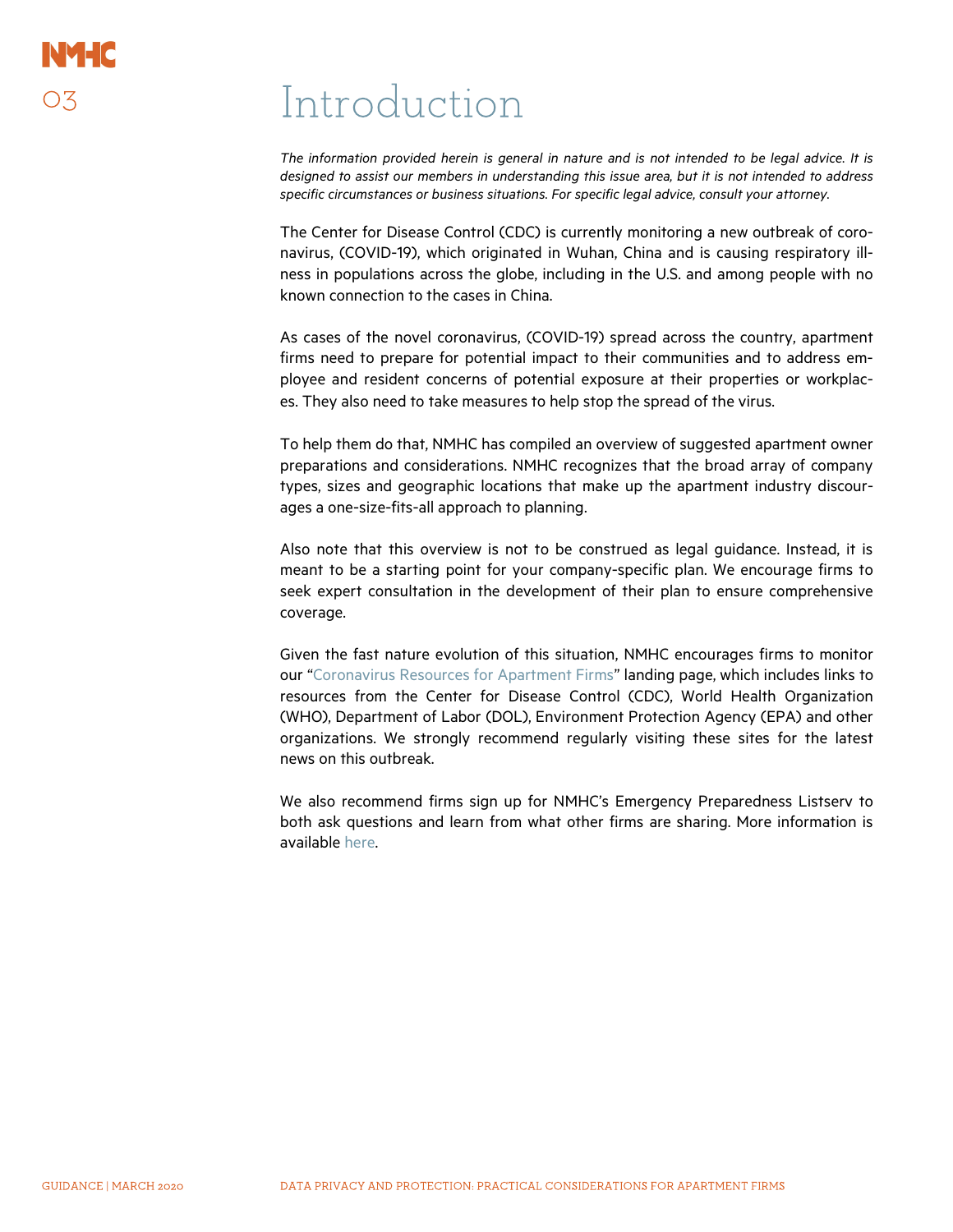### Develop an Incident Response Plan for Possible COVID-19 Exposure at Apartment Communities

Firms should start by creating a "Crisis Team" comprised of senior executives charged with developing the plan and carrying it out. This type of plan should be flexible and actionable regardless of whether the apartment firm is facing a potential outbreak like COVID-19 or staring down a catastrophic hurricane.

In this case, since the impacts of the spread of COVID-19 can vary significantly, team members should include personnel from the corporate suite, risk management, human resources, legal, information technology, and operations. And team members should have decision-making and spending authority. For further guidance on how firms should create or enhance their Incident Response Plan, NMHC has provided an overview which can be accessed here.

Firms should also familiarize themselves with state and local public health and disaster management authorities, learn how to access and use their resources and designate individuals to maintain these relationships. These individuals will be responsible for providing your community with the most up-to-date information about a pandemic, the recommended procedures

### Monitor and Communicate with Government Officials

Regardless of the type of disaster or situation that has the potential to impact an apartment community, it is imperative for onsite staff and management to regularly monitor and communicate with public officials and first responders. Often, local, state or federal agencies are coordinating response with the private sector and will have the most up-to-date information on preparation, impact and recovery efforts.

In this instance of the spread of COVID-19, apartment firms that are in affected communities should establish and maintain contact with local and state health departments and disaster management authorities. They should learn how to access and use their resources and designate individuals to maintain these relationships. These individuals will be responsible for providing your community with the most up-to-date information about a pandemic, the recommended procedures and the mandatory activities.

All firms should monitor the websites and social media of the CDC, local and state health departments as well as other public officials to remain current on the latest available information.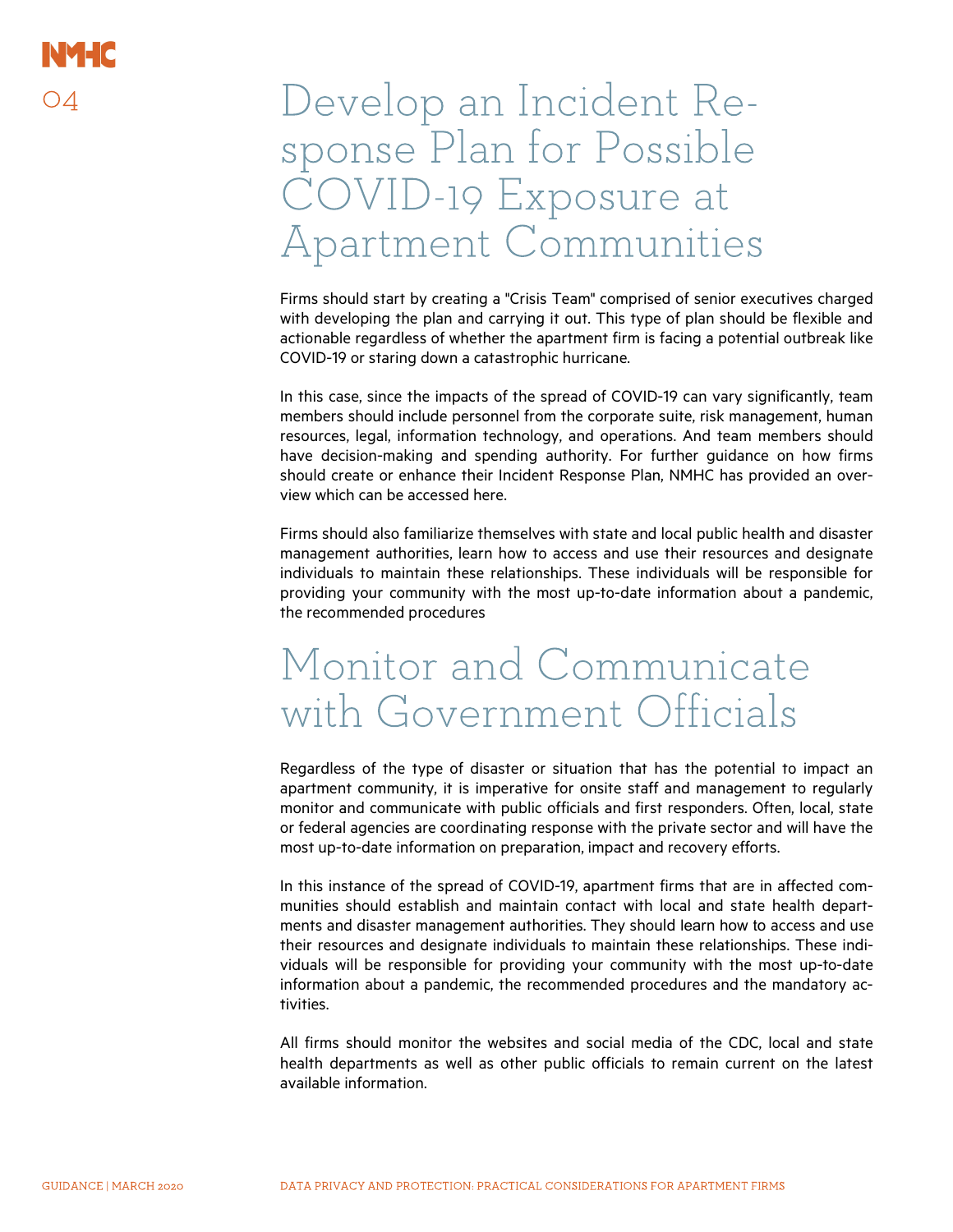### Employee and Resident Communication is Key in Multifamily Settings

Accurate, timely and regular communications with employees, residents, suppliers and even the media are critical. Make sure you have all available contact information for your staff, residents and suppliers (cell, e-mail, etc.), and develop alternative ways to disseminate information (corporate web sites, app-based notifications, text messaging, etc.) in case contact is disrupted.

Staff should be instructed to inform firms if they know they have been exposed to the virus or are exhibiting symptoms of infection. They should also inform employers if they have a household member with a particular vulnerability to the virus, such as a weakened immune system, that may require them to have more protections from infection.

The most common communications will concern prevention practices, changes in office policies (telecommuting policy or sick time) and resident communications. Certain resident policies will need to be adjusted, such as transitioning to an emergency-only maintenance policy.

Some apartment firms have pushed out information on COVID-19 to residents and others may choose to do so in the near future. All firms are encouraged to post CDC resources in public areas to make residents and employees aware of the facts surrounding COVID-19 and ways they can help prevent its spread. Educational resources from the CDC can be found at https://bit.ly/2VTGBFr.

### Preventing the Spread of COVID-19 in Multifamily Communities

Clearly the most important and ongoing component of any plan is preventing the spread within your community to begin with. Everyone is now familiar with the "common sense" approach to infection control—practicing proper cough etiquette, washing your hands frequently and staying home if you are sick. Yet, apartment operators should adopt enterprise wide practices to protect their communities as much as possible.

A strong focus by staff should be placed on sanitizing work areas, public places and commonly touched elements (door handles, elevator buttons, etc.) and placing hand sanitizers in common areas and fitness centers.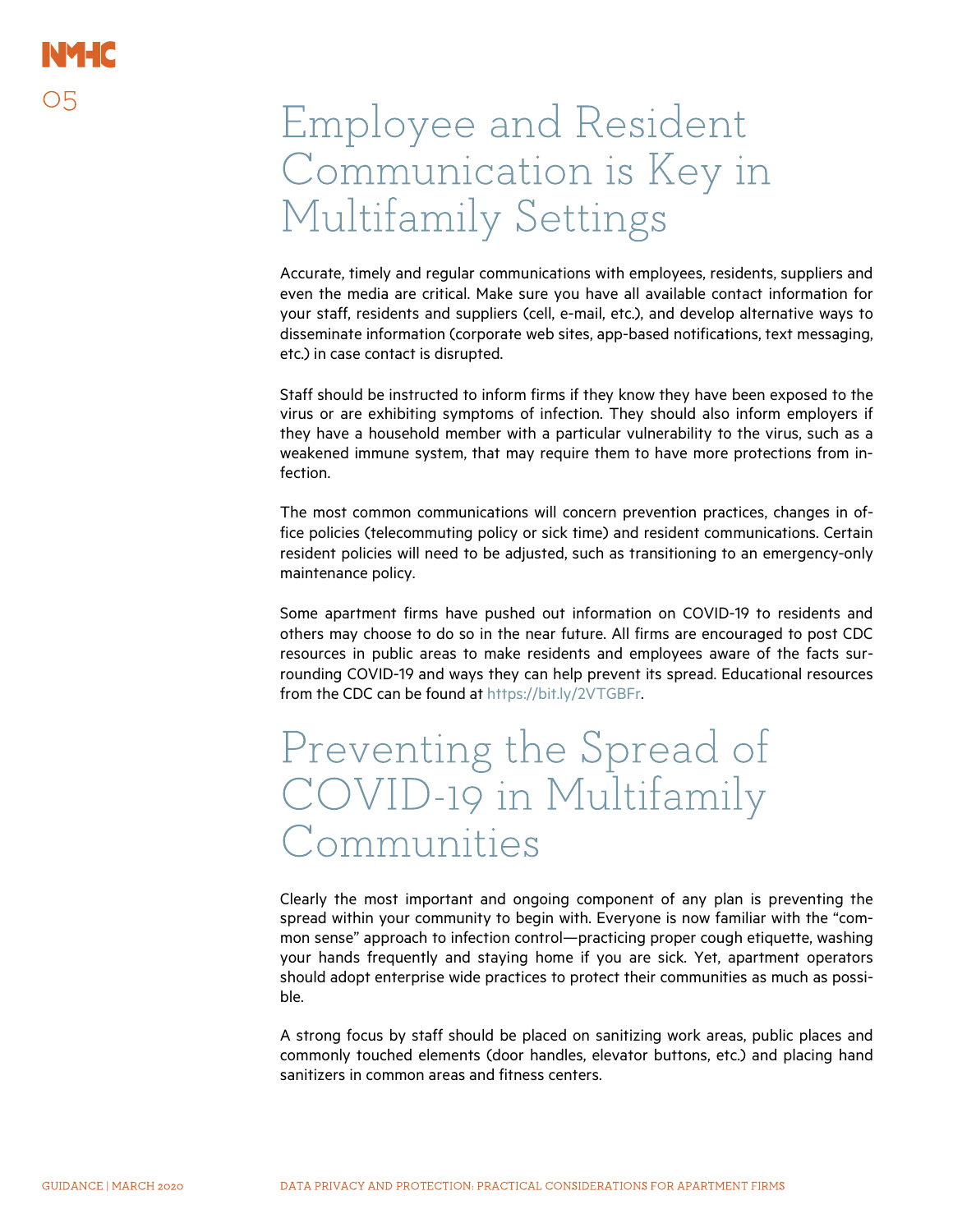The U.S. Environmental Protection Agency (EPA) released a list of EPA-registered disinfectant products that have qualified for use against SARS-CoV-2, the novel coronavirus that causes COVID-19. Products appearing on EPA's list registered disinfectant products have qualified for use against COVID-19 through the agency's Emerging Viral Pathogen program.

This program allows product manufacturers to provide EPA with data, even in advance of an outbreak, that shows their products are effective against harder-to-kill viruses than SARS-CoV-2. It also allows additional communications intended to inform the public about the utility of these products against the emerging pathogen in the most expeditious manner. To view the list of EPA-registered disinfectant products, please visit the EPA website.

### A Note on Fitness Centers

The inquires we get the most focus are focused on fitness centers, given their potential to transmit viruses. Keeping a clean gym is one of the most important things you can do to prevent an outbreak of the cold/flu/COVID-19 through your community.

#### Guidance to Wash Your Hands

Consider putting up signs at the entrance of the gym and in the locker rooms/bathrooms if you have them asking residents to wash their hands before and after their workout sessions.

#### Wipe Down Equipment

Provide ample spray bottles, paper towels or disinfectant wipes to allow residents to wipe down equipment before and after their workout. Put up signs encouraging them to do so.

#### Signage Matters

Simply posting signs about basic hygiene will make your residents more likely to wash their hands and wipe down their equipment if they hadn't been reminded.

#### Ask Resident to Check Themselves First

Ask residents to not use the gym if they have fever, nausea, runny nose, chest congestion or the chills. Encourage them to get some rest and spare their fellow residents the likelihood of also getting sick

#### Don't Rule Out Closing the Facility

This may eventually be necessary depending on the level of outbreak or the risk of outbreak at the property or the market.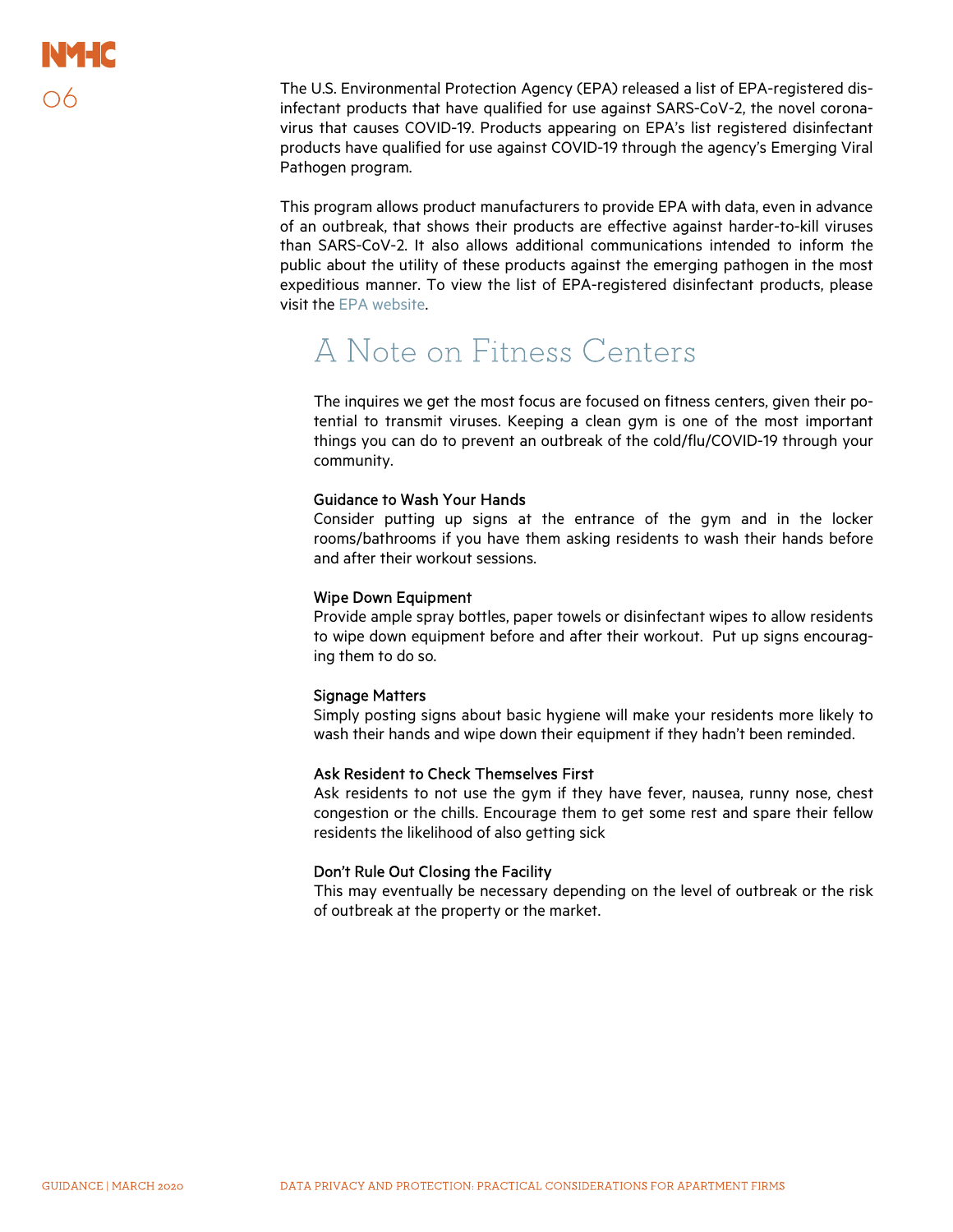### Establishing Protocol for Employee Leave, Telework and Travel Policies

A severe outbreak could cause transportation, education or other service disruptions which could lead to employee absenteeism at apartment communities, due to infection, fear of infection or the need to care for affected family members.

Apartment firms should develop an employee leave policy that includes telecommuting, staggered schedules and liberal leave. Firms should establish protocol for employee/supervisor communication, cross-train staff in case of long-term absences and test telecommuting plans to ensure they work.

In the end, apartment operators should remain flexible and encourage employees to stay home when they are sick or need to care for a family member that may be affected by the outbreak.

It is also best to consult with counsel on any federal, state or local legal requirements or regulations about mandating employees work during an outbreak or take leave without pay.

Employees of multifamily firms often travel to fulfill their responsibilities of their jobs. These can range from industry conferences, site visits, regional planning meetings to development or investment meetings. Firms should carefully review existing travel obligations and consider reducing, restricting or modifying employee travel commitments to protect their workforce. To aid in this, firms should continue to monitor the CDC's travel restrictions and guidance.

### Flu-Specific Elements of Continuity Plans and Site Controls

The Centers for Disease Control and Prevention recommends that corporate emergency preparedness plans include specific provisions addressing the impact of a pandemic flu on their employees. The agency suggests:

• increasing the frequency and thoroughness of cleaning in common areas and of frequently touched items like elevator buttons, door handles, and intercom panels. Accordingly, excess supplies should be purchased ahead of a pandemic to ensure that proper cleaning and maintenance can continue; despite shortages or disruptions in the supply chain.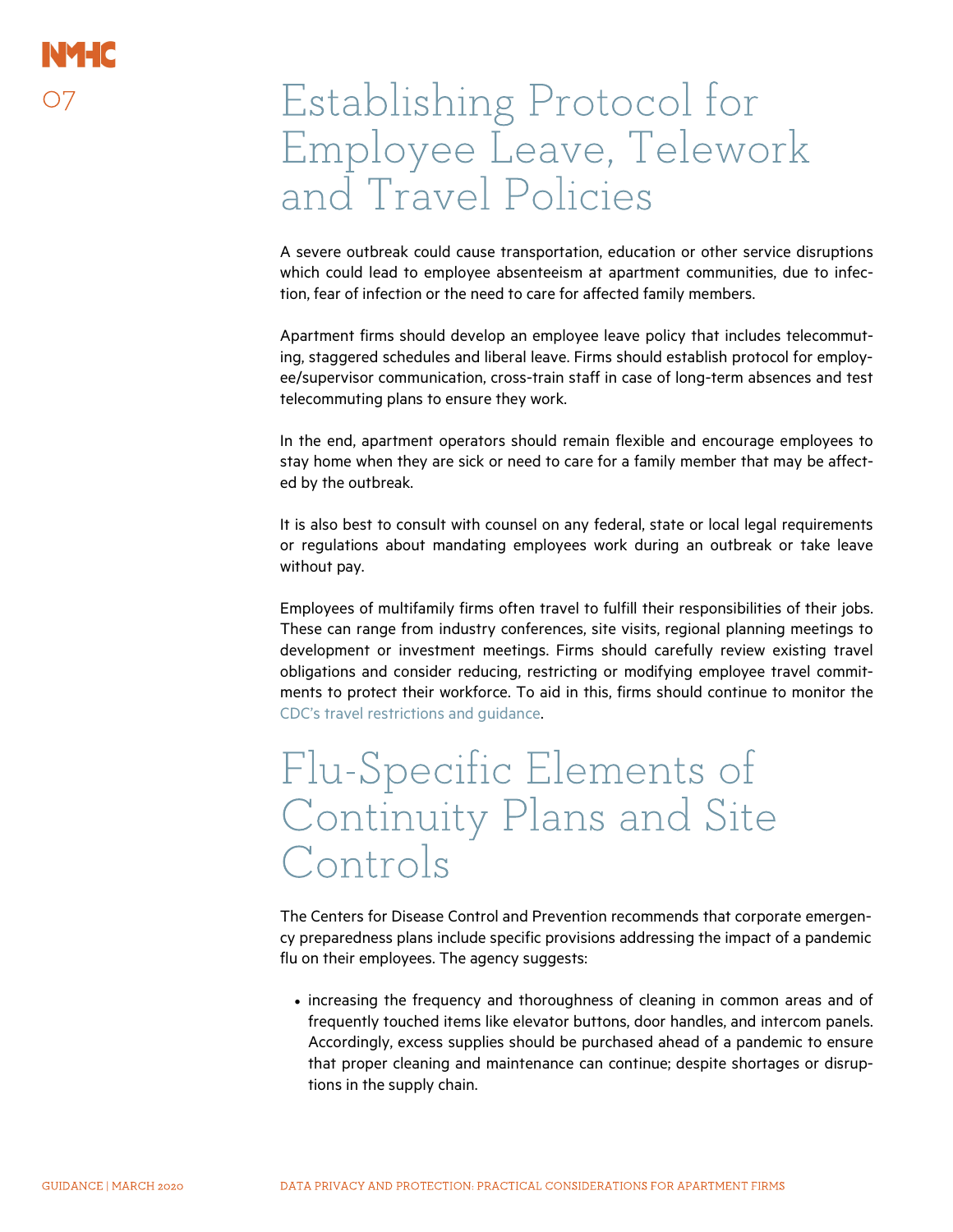- forecasting and allowing employee absences during a pandemic due to illness or family member illness, community containment measures and quarantines, school and/or business closures and public transportation closures;
- implementing guidelines to modify the frequency and type of face-to-face contact among employees;
- encouraging and monitoring annual employee flu vaccinations;
- evaluating and improving employee access to healthcare;
- identifying employees with special needs and incorporating those considerations into preparedness plans;
- ensuring that any disclosures about the health of staff or residents are made in accordance with privacy laws; and
- carefully analyzing any decision to use personal protective equipment (PPE), such as gloves and masks. While the use of such equipment may seem helpful to prevent disease transmission, the CDC is not recommending the use of masks in nonhealth-care settings. Rather, it is promoting the primary utilization of the hygienebased infection control strategies. Before deciding to use or make PPE available, be sure to review firm policies for compliance with Occupational Safety and Health Administration.

The following points can help keep businesses running and apartment properties safe in the event of any emergency situation, including pandemic flu. This list is not intended to be exhaustive but provide a starting point for developing a plan.

- Consider non-punitive, "liberal leave" policies which require sick individuals to stay home and accommodate situations where healthy employees are absent due to events like mandatory isolation, critical infrastructure failures and public transportation closures.
- Policies should also provide clear guidance for identifying and dealing with abuse of absence policy.
- Cross-train employees to perform multiple job functions in anticipation of increased employee/contractor absenteeism. Ensure that operating instructions/manuals/records for equipment and building systems are accessible onsite in the event individuals with primary responsibility for those tasks are unavailable.
- Clearly identify the trigger points for initiating and discontinuing various elements of preparedness and response plans. Internal plans should be tied to changes in pandemic alert phases as identified by the WHO and local health authorities.
- Establish protocols for staff to stay in touch with their supervisors.
- Ensure that policies address limited Information Technology capacities and the loss of telecommunications due to a surge in use, utility outages, etc. Create tiered access to the firm's virtual private network (VPN), so critical personnel are able to access the network.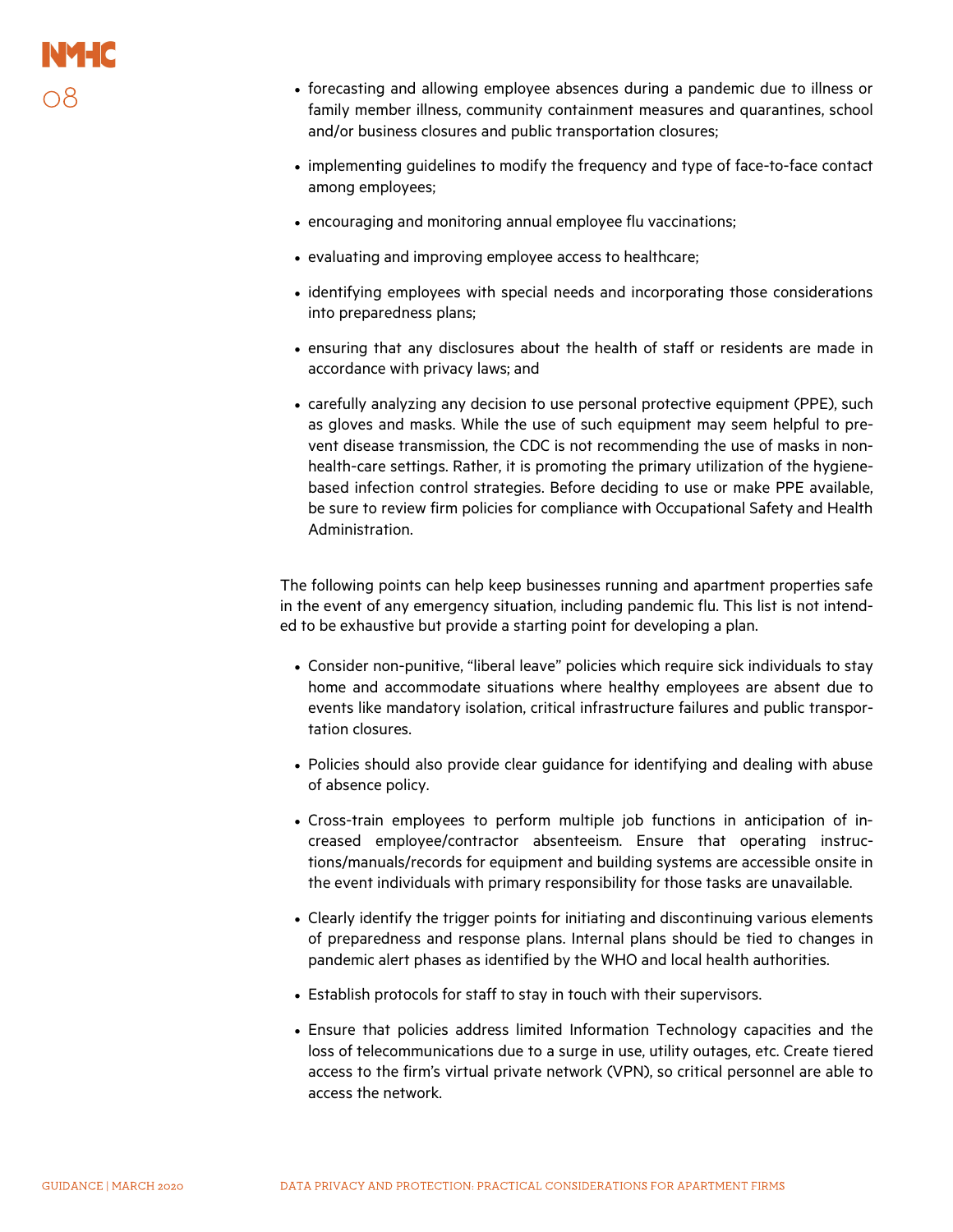- Give staff with less critical functions lower priority access.
- Consider seeking expert advice. There are various crisis management consultants, service providers, and attorneys who specialize in disaster preparation and response.
- Public health officials caution against employing restrictive or disruptive mitigation or safety policies of unproven effectiveness. Any disaster planning and response activity should balance the mitigation benefits against the psychological impacts, economic concerns, social disruption, etc. Organizations should look to their public health authorities and other experts for guidance.
- Finally, apartment communities should avoid any activities that are counterproductive to greater mitigation efforts. For instance, if local authorities close schools, it would be "unwise" to create onsite childcare arrangements that mimic the classroom setting.

### Crafting a Plan for Potential Lapse in Services and Supplies

With the potential loss of staff and on-site personnel, most apartment communities will need to scale back or curtail services. It may be necessary to implement onlineonly leasing and prioritize online rent payment. Firms should remind residents residents there generally are no fees to pay by bank transfer in case they have read something to the contrary and therefore might be hesitant to take advantage of online payments. Where fees are involved, firms are encouraged to limit or waive them. As is typical for the industry, apartment operators should work with residents who may fall behind on rental payments because of a loss of income or a lack of access to their financial accounts during a widespread COVID-19 outbreak.

Service calls, trash collection, security, maintenance and move-in/move-out will require another look in a severe outbreak. Fitness centers, pools and community rooms may need to be closed.

Anticipate high absenteeism at your suppliers and service providers that might create disruptions in trash removal, utility service, transportation or supply delivery. Seek alternative service providers and outsource options for IT.

Supply chain issues could grow causing shortages of critical cleaning materials such as disinfectants or gloves. Consider placing supply orders well in advance of running low to ensure you are prepared or taking advantage of windows that present themselves when shortages have been replenished.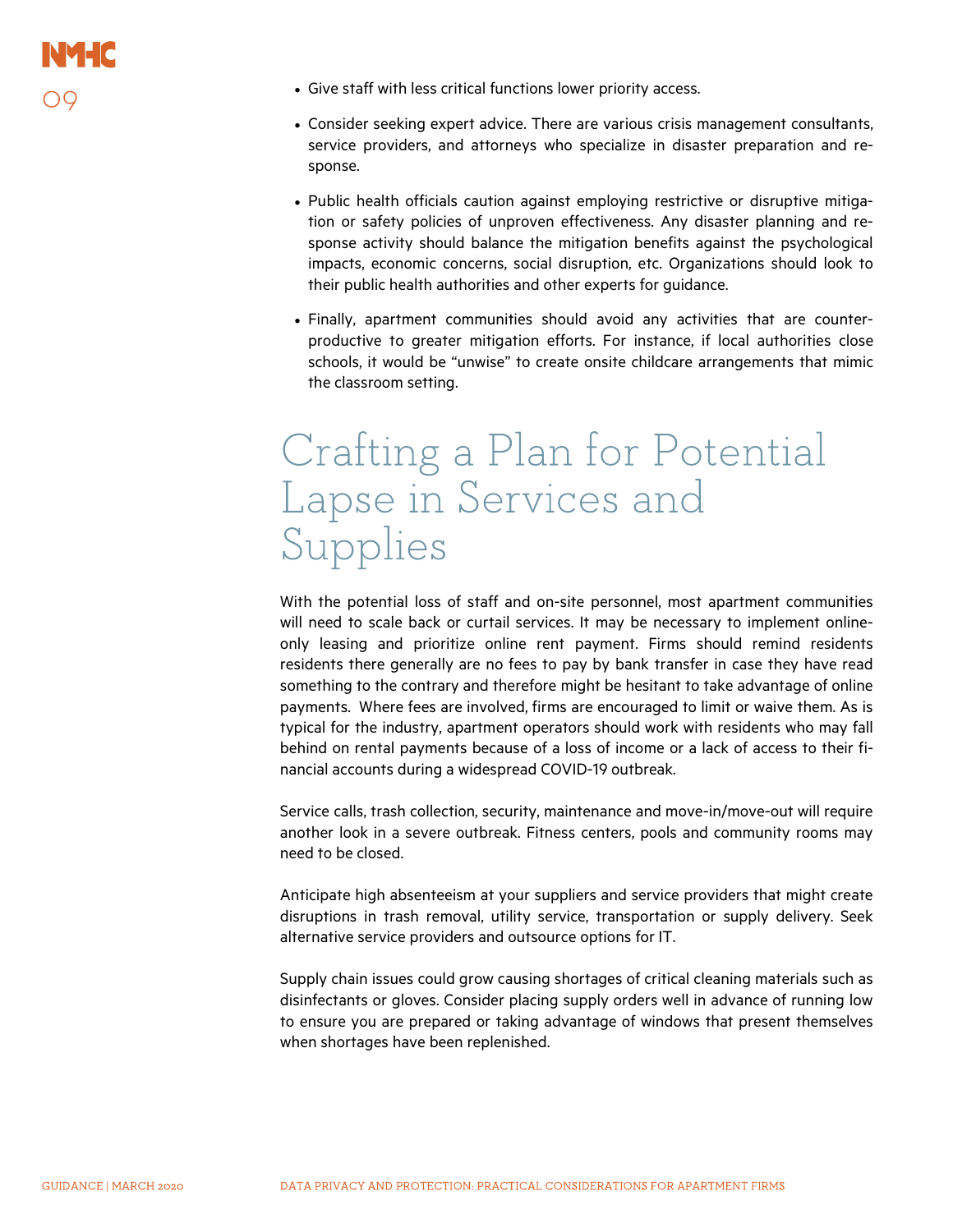### Understanding Legal Liability and Obligations

The spread of COVID-19 could raise a host of legal issues that must be analyzed in advance to reduce company liability. Consider liability sources such as resident illness, employee exposure to sick residents, evictions and employee leave scenarios.

Apartment firms should consult with counsel and review applicable local, state and federal laws and regulations on what is required of your firm during an outbreak and to ensure you're in full compliance.

Firms should clearly articulate and distribute any changes to leave or disability benefit policies in advance to ensure uniform application. Give special attention to describing what types of leave may be used in situations where an employee is caring for sick family, when in voluntary isolation after being in close contact with an ill individual, or where it is difficult to get to work due to such things such as public transportation closures.

Firms can also look to guidance put out by the Occupational Safety and Health Administration (OSHA) on worker's rights and employer responsibilities. They should also anticipate that new worksite conditions may subject their business to certain OSHA and other safety or environmental regulations.

They can also review informal guidance put out by the Society for Human Resource Management (SHRM) that covers a wide range of employment law considerations. SHRM's guidance includes a wide range of topics including the application of the Family Medical Leave Act, the applicability of workers' compensation and the Americans with Disabilities Act and Occupational Safety and Health Administration (OSHA) requirements.

Firms should also be mindful of new and changing legal requirements enacted by governments to address an emerging pandemic. Additional resources are available on NMHC's web site here.

Companies should also be aware that according to a 2005 American Bar Association (ABA) article, force majeure provisions in contracts may not protect businesses against liability for failure to perform contractual duties during a pandemic. Legal precedent suggests that "once an event is no longer unforeseen, force majeure law suggests that one or both parties to the contract should bear the risk." Legal experts advise businesses to examine risk allocation in time of emergencies during contract negotiations.

Finally, the same ABA article suggests that a failure to plan ahead for a potential pandemic could expose businesses to novel charges like "negligent failure to prepare." Such legal claims were advanced after the 2003 SARS (Severe Acute Respiratory Syndrome) outbreak.